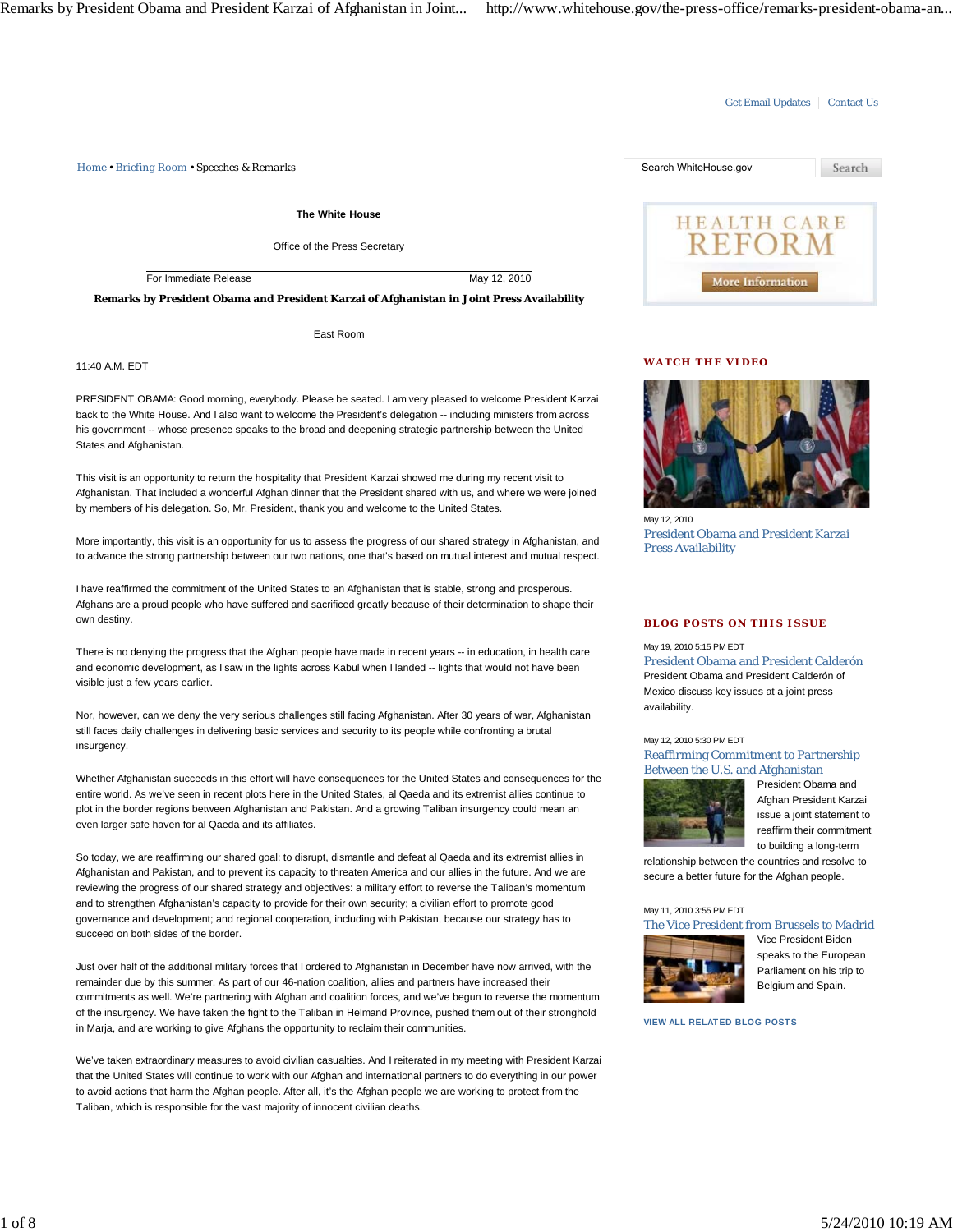Meanwhile, the training and development of Afghan security forces continues so that they can begin to take the lead in security next year. Towards this end, we're working with the Afghan government and our allies on a broader framework to guide the transition of responsibility for security, development and governance in Afghan provinces. I've also reaffirmed that the United States is committed to transferring responsibility for detention facilities to the Afghan government.

To support the second part of our strategy -- the civilian effort -- more American diplomats and experts are now on the ground and are partnering with their Afghan counterparts. In his inaugural address, and at the London Conference, President Karzai committed to making good governance a top priority. And I want to acknowledge the progress that has been made, including strengthening anti-corruption efforts, improving governance at provincial and district levels, and progress towards credible parliamentary elections later this year. Of course, President Karzai and I both acknowledge that much more work needs to be done.

I also welcomed President Karzai's commitment to take additional steps that can improve the lives of the Afghan people in concrete ways, especially with regard to the rule of law, agricultural production, economic growth, and the delivery of basic services. I pledged America's continued support for these efforts, and I've asked Secretary Clinton to lead an American delegation to this summer's Kabul Conference, where the Afghan government will be presenting concrete plans to implement the President's commitments.

On the related subject of Afghan-led peace and reconciliation efforts, I appreciated the President sharing his plans for the upcoming consultative peace jirga -- an important milestone that America supports. In addition, the United States supports the efforts of the Afghan government to open the door to Taliban who cut their ties to al Qaeda, abandon violence, and accept the Afghan constitution, including respect for human rights. And I look forward to a continued dialogue with our Afghan partners on these efforts.

In support of the final part of our strategy -- a regional approach -- we discussed the importance of Afghanistan's neighbors supporting Afghan sovereignty and security. I was pleased to host President Karzai and President Zardari of Pakistan together here at the White House a year ago, and our trilateral cooperation will continue. Indeed, Pakistan's major offensive against extremist sanctuaries and our blows against the leadership of al Qaeda and its affiliates advance the security of Pakistanis, Afghans, and Americans alike.

Finally, as we pursue our shared strategy to defeat al Qaeda, I'm pleased that our two countries are working to broaden our strategic partnership over the long term. Even as we begin to transition security responsibility to Afghans over the next year, we will sustain a robust commitment in Afghanistan going forward. And the presence here today of so many leaders from both our governments underscores how we can partner across a full range of areas -- including development and agriculture, education and health, rule of law and women's rights.

Together, we can unleash Afghanistan's vast potential. For example, I was pleased to welcome several remarkable Afghan women to our recent Entrepreneurship Summit here in Washington. And I look forward to formalizing a new strategic partnership between our countries later this year, and to deepening the lasting friendship between our people.

As I've said on numerous occasions, there are many difficult days ahead in Afghanistan. We face a determined and ruthless enemy. But we go forward with confidence because we have something that our adversaries do not -- we have a commitment to seek a future of justice and peace and opportunity for the Afghan people. And we have the courage and resolve of men and women, from Afghanistan and our international coalition, who are determined to help Afghans realize that future.

And as I did at Bagram during my visit, I especially want to acknowledge the extraordinary sacrifices that are being made by American troops and civilians in Afghanistan every single day.

Our solidarity today sends a unmistakable message to those who would stand in the way of Afghanistan's progress. They may threaten and murder innocent people, but we will work to protect the Afghan people. They will try to destroy, but we will continue to help build Afghan capacity and allow Afghans to take responsibility for their country. They will try to drive us apart, but we will partner with the Afghan people for the long term -- toward a future of greater security, prosperity, justice and progress. And I'm absolutely convinced we will succeed.

That is the work that we have advanced today. And I again want to thank our partners, President Karzai and his delegation, for the progress we have made and can continue to make in the months and years ahead.

President Karzai.

PRESIDENT KARZAI: Thank you, Mr. President. I'm very grateful, Mr. President, for the kind hospitality that you and your team offered during our -- this visit to the United States. As always, you have been gracious and kind and very hospitable.

We began our visit the day before yesterday with an informal dinner with Secretary Clinton and Secretary Gates. And we, yesterday, had at the State Department with Secretary Clinton an extremely fruitful meeting of the groups of Afghan ministries and their counterparts in the U.S. government, outlining the progress we have made in the past several years and our aspirations for the future and our common objectives towards the future as we travel along.

| Facebook       | YouTube  |
|----------------|----------|
| <b>Twitter</b> | Vimeo    |
| Flickr         | iTunes   |
| <b>MySpace</b> | LinkedIn |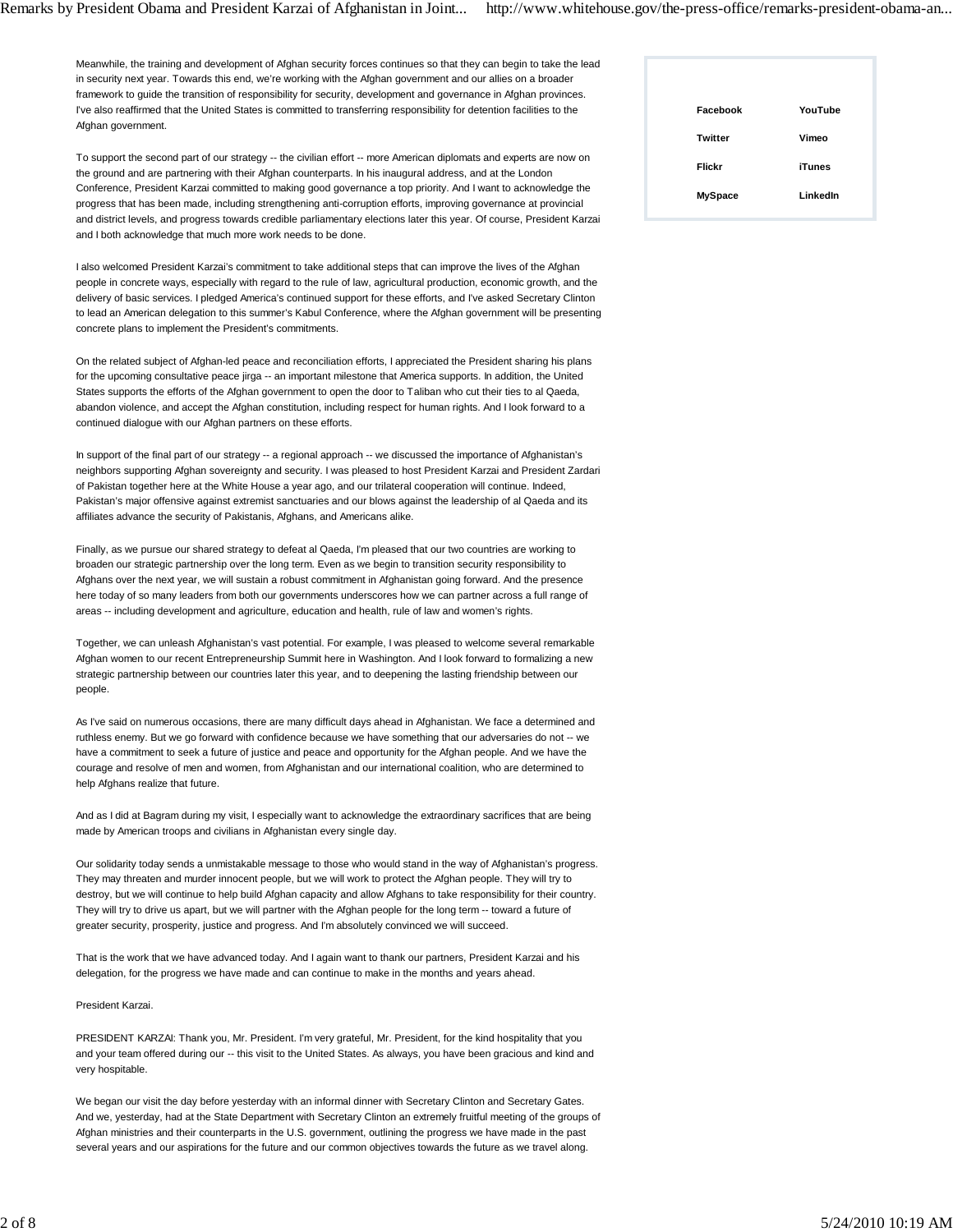Mr. President, I, yesterday, had the honor of visiting Walter Reed hospital, where I visited with the wounded who had returned from Afghanistan and from Iraq. It was a very difficult moment for me. Mr. President, to meet with a young man -- very, very young man -- who had lost two arms and legs. It was heart-rendering, and there were other wounded, too, just like I have seen in Afghanistan.

This shows the commitment that the United States has to bringing security to Afghanistan and, by extension, to the United States and the rest of the world, and the difficult task that we have ahead of us in securing our future generations a better and more secure life.

Mr. President, I thank you again for the excellent meeting this morning in which President Obama and I discussed the entire structure of Afghan-American relationship; the issues that we have together inside Afghanistan; the progress that we have made together; the campaign that still is going on against terrorism; the successes of the past years which are numerous and great, for which I, again, express gratitude on behalf of the Afghan people to the American people and to you, Mr. President.

And I also thanked President Obama for adding considerable resources to the success in Afghanistan on becoming the President of the United States, for which, Mr. President, I convey the gratitude of the Afghan people. And I can reassure you that we will work with dedication and extreme care to have those resources spent well and in place for a better future for the Afghan people.

We also discussed during our meeting this morning the Afghan-American strategic partnership and the relations towards the future beyond the successes that we will certainly gain against terrorism; the issues related to the region and Afghanistan; Afghanistan's difficulties and concerns with regard to capacity, institution building, the build-up of the Afghan security forces, the Afghan economy, the issues of agriculture and energy, and all those issues of developmental importance to Afghanistan, for which the United States is putting in considerable resources.

We also discussed the peace process and the upcoming peace consultative jirga in Kabul, for which, Mr. President, I am grateful to you for your support and very kind advice. We also discussed the parliamentary elections, the upcoming parliamentary elections in Afghanistan, and the Kabul Conference. We discussed in quite detail and in a very frank and productive manner the issues of protection of civilians and judicial -- with respect to the judicial independence of Afghanistan.

I found it very happy for me to convey back to the Afghan people that I found a very supportive voice from President Obama on these accounts. And I'm very glad to report to you that we'll be setting up a team of our senior advisers to work out the exact timelines of the transfer of detention centers to the Afghan government, which I consider to be a major point of progress in our conversations.

Mr. President, I once again would like to convey to you and to the people of the United States our deep, heartfelt gratitude to the help that America has provided Afghanistan. Because of that, it is once again on the world map in a significantly impartial way. Our flag is flying all around the world. We are present in all the important occasions. We once again have a voice as the people of Afghanistan. And this would have not been possible without the sacrifices and the resources that the United States and our other allies have put in.

Afghanistan is grateful. Afghanistan will definitely, with your help, succeed toward the future. There are of course issues that are still of concern to all of us. We have shortcomings in Afghanistan still. Afghanistan is still a very, very poor country. The work that we have done promises a better future for all of us, and Afghanistan will assure you, Mr. President, that it will take the right steps in bringing a better government to Afghanistan for the benefit of the Afghan people and in partnership with the United States of America.

I thank you once again, Mr. President, for the tremendous hospitality. (Applause.)

PRESIDENT OBAMA: Thank you. We've got time for two questions from the U.S. press, two questions from the Afghan press. And so I will start with Mark Knoller of CBS Radio. Where's Mark?

Q Right here, sir.

PRESIDENT OBAMA: There he is. Good to see you, Mark.

Q Thanks. Gentlemen, it sounds from your statements as though you've been able to put aside the tensions and frictions that were in evidence a month or so ago. Can you tell us if you discussed those concerns that were raised at that time? And have you figured out how the relationship may have come off the tracks?

And, Mr. President, may I also ask you about your talk with the new Prime Minister of the United Kingdom yesterday? Are you worried in any way that the U.K.'s support in Afghanistan might wane?

PRESIDENT OBAMA: Well, I will take the second question first. I had a conversation with David Cameron yesterday. He's somebody who I had had the occasion of meeting when I had traveled to England previously. I find him to be a smart, dedicated, effective leader, and somebody who we are going to be able to work with very effectively.

He reaffirmed -- without me bringing it up -- his commitment to our strategy in Afghanistan. And I am confident that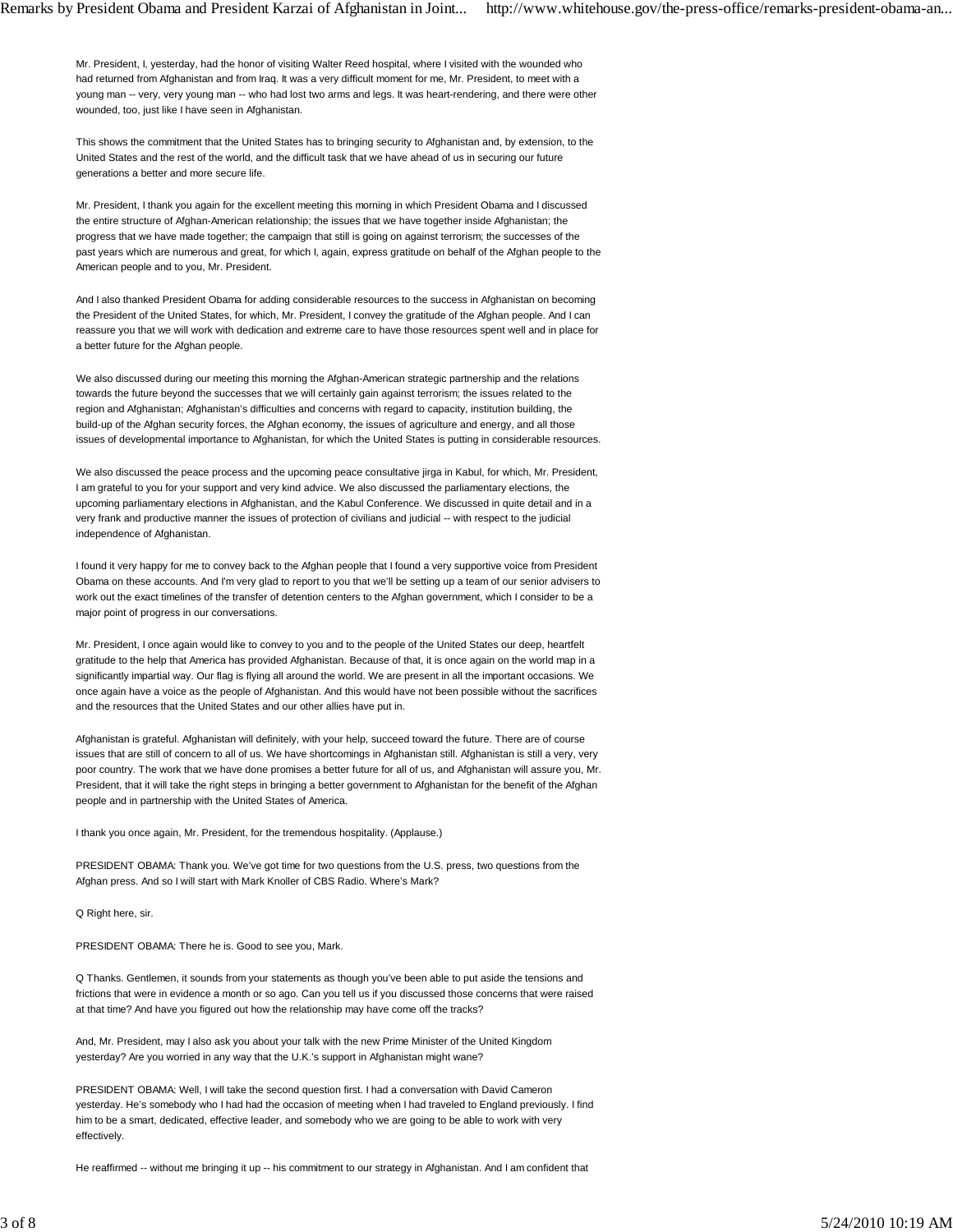the new government is going to recognize that it is in the interests of all the coalition partners to help President Karzai succeed, and to build a more prosperous and secure and stable Afghanistan, which, in turn, will help assure our long-term security.

And by the way, when we -- when I had the conversation with Prime Minister Cameron, we also both reaffirmed the extraordinary special relationship between the United States and Great Britain, one that outlasts any individual party, any individual leader. It is built up over centuries and it's not going to go away.

With respect to perceived tensions between the U.S. government and the Afghan government, let me begin by saying a lot of them were simply overstated. When I came into office, I made it absolutely clear that I intended to resource an effective strategy in Afghanistan and work with the Afghan government so that we have a strong, stable, prosperous Afghanistan. And I've used whatever political capital I have to make the case to the American people that this is in our national security interest, that it's absolutely critical that we succeed on this mission.

President Karzai agrees that we have to deal with the extremists that are disrupting life in Afghanistan. And our strategic approach has been entirely consistent.

Now, obviously, there are going to be tensions in such a complicated, difficult environment, and a -- in a situation in which on the ground, both Afghans and Americans are making enormous sacrifices.

We've had very frank discussions, and President Karzai agrees with me that we can't win through a military strategy alone; that we're going to have to make sure that we have effective governance, capacity-building, economic development in order for us to succeed.

And I think that what we discussed this morning is a recognition on both sides that this transformation is not going to happen overnight; that a country that's come out of 30 years of war and dire poverty is not going to suddenly change across the board. Our job is to be a good friend and to be frank with President Karzai in saying here's where we think we've got to put more effort. President Karzai's job is to represent his country and insist that its sovereignty is properly respected, even as he goes about the hard task of bringing about these changes in both his government and his economy.

And so I am very comfortable with the strong efforts that President Karzai has made thus far. And I think that we both agree that we're going to have to make more efforts in the future. And there are going to be setbacks; there are going to be times where our governments disagree on a particular tactic. But what I'm very confident about is, is that we share a broad strategy, one that I hope we can memorialize in a declaration by the end of this year.

PRESIDENT KARZAI: Sir, the relationship between Afghanistan and the United States is now into its 10th year, in the form that it has since September 11, 2001. It's not an imaginary relationship; it's a real relationship. It's based on some very hard and difficult realities. We are in a campaign against terrorism together. There are days that we are happy; there are days that we are not happy. It's a mutual relationship towards a common objective.

And definitely days have come in which we have had a difference of opinion, and indefinitely days in the future will come in which we have difference of opinion. But the relationship between the two governments and the two nations is strong and well-rooted, and has endured the past 10 years of extreme activity on both sides.

So I believe what you saw in the past few months is reflective of a deep and strong relationship. In that sort of relationship, as President Obama rightly described, there are moments that we speak frankly to each other and that frankness will only add to the strength of the relationship and contribute to the successes that we have.

The bottom line is that we are much more strongly related to each other today than we ever were before in this relationship. And that is a good message that I will take back to the Afghan people the day after tomorrow.

Q Thank you very much. First of all, thank you very much, Mr. President, to give this chance. There is a lot of issue in Afghanistan -- first of all, I'm sorry, I should introduce myself. My name is Nazira Azim Karimi. I'm a correspondent for Ariana Television from Afghanistan.

Today, I'm not talking about as a journalist, as a woman in Afghanistan. As long as I remember, regarding Afghanistan's situation, the only reason that Afghanistan is not civilized -- Pakistan. You mentioned, President Obama, about Pakistan. Pakistan has two faces regarding Afghanistan. That's why all the time we have problem. The Pakistan government is not really, really honest regarding -- regard Afghanistan. I need your answer: What is the new policy of United States to solve this problem?

And next question for President Karzai, I want to ask -- I want to ask my question in Dari, and I want to answer it in Dari, too. (Speaking Dari.) Thank you.

PRESIDENT OBAMA: I know you're going to translate that for us. (Laughter.) He's very good at – (laughter.) President Karzai and I have, in the past, met with Pakistan's President, President Zardari, as well as their intelligence officers, their military, their teams, and emphasized to Pakistan the fact that our security is intertwined.

I think there has been in the past a view on the part of Pakistan that their primary rival, India, was their only concern. I think what you've seen over the last several months is a growing recognition that they have a cancer in their midst: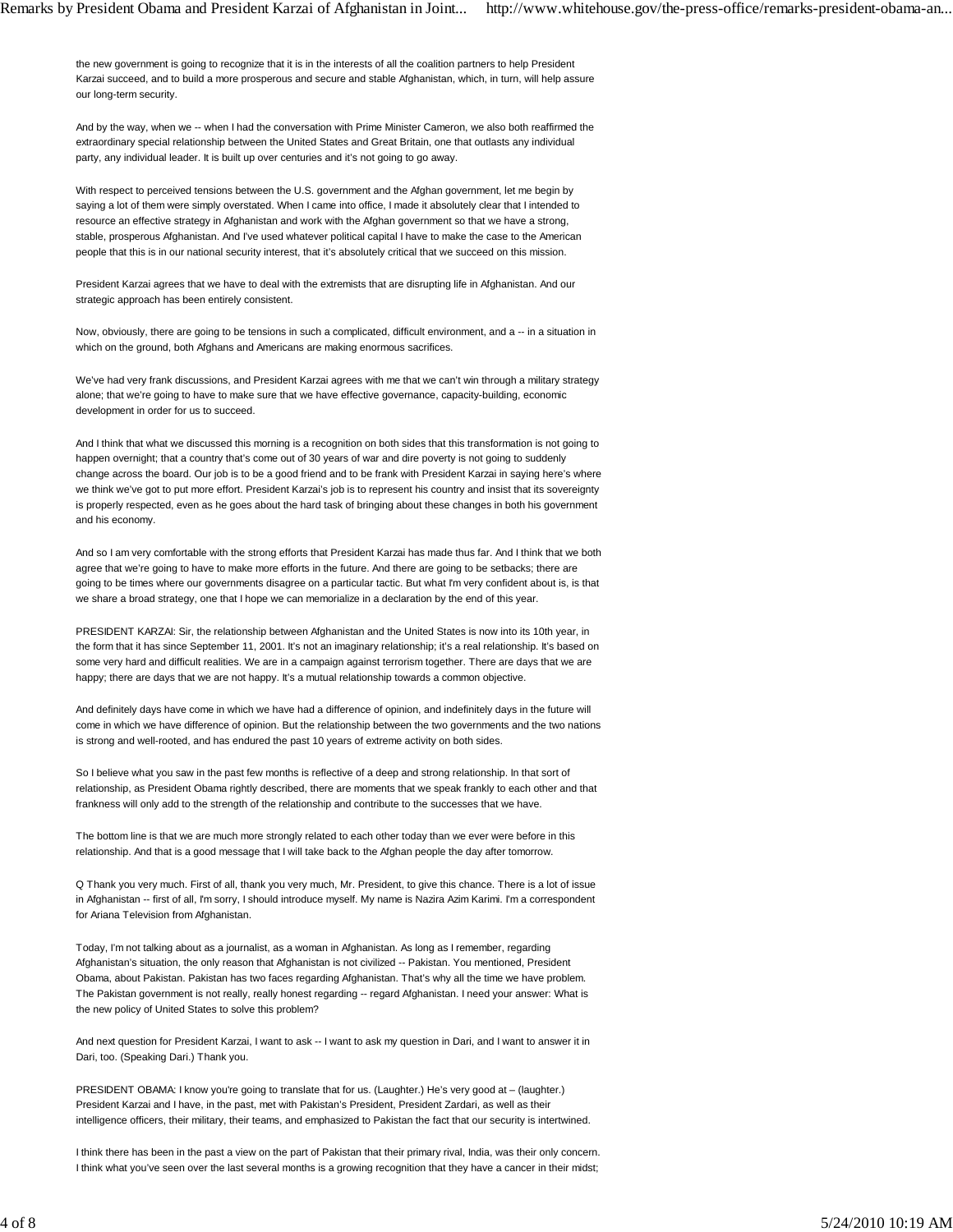that the extremist organizations that have been allowed to congregate and use as a base the frontier areas to then go into Afghanistan, that that now threatens Pakistan's sovereignty.

Our goal is to break down some of the old suspicions and the old bad habits and continue to work with the Pakistani government to see their interest in a stable Afghanistan which is free from foreign meddling -- and that Afghanistan, Pakistan, the United States, the international community, should all be working to reduce the influence of extremists in those regions. And I am actually encouraged by what I've seen from the Pakistani government over the last several months.

But just as it's going to take some time for Afghanistan's economy, for example, to fully recover from 30 years of war, it's going to take some time for Pakistan, even where there is a will, to find a way in order to effectively deal with these extremists in areas that are fairly loosely governed from Islamabad.

Part of what I've been encouraged by is Pakistan's willingness to start asserting more control over some of these areas. But it's not going to happen overnight. And they have been taking enormous casualties; the Pakistani military has been going in fairly aggressively. But this will be a ongoing project.

And President Karzai and I both discussed the fact that the only way, ultimately, that Pakistan is secure is if Afghanistan is secure. And the only way that Afghanistan is secure is if the sovereignty, the territorial integrity, the Afghan constitution, the Afghan people are respected by their neighbors. We think that that message is starting to get through, but it's one that we have to continue to promote.

PRESIDENT KARZAI: Ma'am, we did discuss civilian casualties, the protection of civilians. I must report to you, ma'am, that since the arrival of General McChrystal in Afghanistan, there has been considerable progress achieved in this regard. There is a very open and frank attitude about that now.

The President expressed in fundamentally human terms his concern about civilian casualties, not only as a political issue, but as a human issue, that President Obama remarked about, to which I have my respect to the President on this issue.

We not only discussed the ways and means of how to reduce civilian casualties; rather not have them at all. Nitrates were discussed and detentions were discussed, the way I made a remark about in my opening remarks. And you will see the agreements between us on this reflected in the joint communiqué that I hope is coming up or is already issued.

PRESIDENT OBAMA: Suzanne Malveaux.

Q Thank you, Mr. President. With the thousands of U.S. troops and billions of dollars in aid that still pour into Afghanistan, can you talk to the American people and give us a sense of where we stand, how close we are to winning this war in Afghanistan, and whether or not you'll be able to meet your goal of pulling out the majority of U.S. troops by July of 2011?

And to President Karzai, is there anything that you can do, your government or your people, to maintain that deadline, that endgame of July 2011? And have you found your meetings with Iran's President Mahmoud Ahmadinejad to be helpful or hurtful in your relationship with the Obama administration? Thank you.

PRESIDENT OBAMA: Well, Suzanne, first of all let's be clear about what July 2011 represents. What I have said is, is that having put in more troops over the last several months in order to break the momentum of the Taliban, that beginning in 2011, July, we will start bringing those troops down and turning over more and more responsibility to Afghan security forces that we are building up.

But we are not suddenly, as of July 2011, finished with Afghanistan. In fact, to the contrary, part of what I've tried to emphasize to President Karzai and the Afghan people, but also to the American people, is this is a long-term partnership that is not simply defined by our military presence.

I am confident that we're going to be able to reduce our troop strength in Afghanistan starting in July 2011, and I am in constant discussions with General McChrystal, as well as Ambassador Eikenberry, about the execution of that time frame. But after July 2011, we are still going to have an interest in making sure that Afghanistan is secure, that economic development is taking place, that good governance is being promoted. And so we're going to still be putting in resources and we're still going to be a friend to the Afghan people in their efforts to stabilize. So that's something I want to make absolutely clear.

Now, to the American people, I think what they should know is, is that we are steadily making progress. It's not overnight, it's not going to be instant, but the sacrifices of those young people that President Karzai visited in Walter Reed, those sacrifices result over time in more and more of Afghanistan being under the control of the Afghan government and our friend and ally, President Karzai, and less and less under the control of the Taliban.

As I indicated in my opening remarks, this is not just going to be a military solution. And so through the peace jirga that President Karzai is organizing, through the Kabul Conference that sends a strong message about the Afghan government's commitment to rule of law and good governance and human rights and women's rights -- through all those mechanisms, more and more, the Afghan people start feeling confident in the Afghan government. And as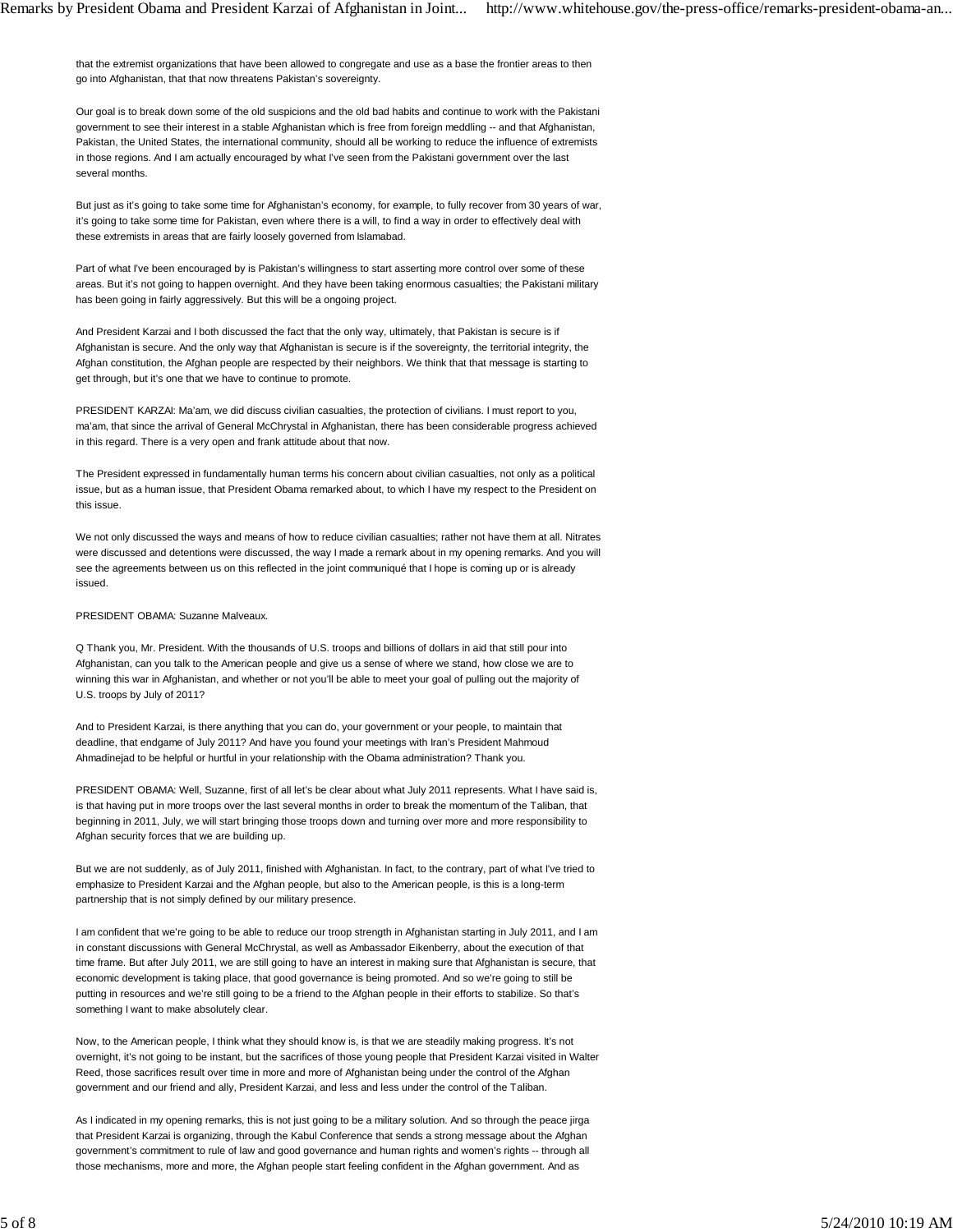their confidence in the Afghan government grows, their fear of the Taliban weakens.

And we are confident that that approach that has a strong military component to it, that is mindful of the enormous sacrifices that our troops and their families are making -- that component is critical, but these other components are going to be critical, as well. And if we marry those two approaches, then we are optimistic about success.

But there are going to be ups and downs. And one thing that I've tried to emphasize is the fact that there's going to be some hard fighting over the next several months. The fact that we are engaging -- you look at a place like Marja -- the Taliban controlled that area. And when you move in and you say, you're not controlling this area anymore, they're going to fight back. And they're tough and they're going to fight. But what you're seeing, not only have we succeeded in driving the Taliban out of Marja, but it also is a model of the partnership between U.S. forces and Afghan forces.

And so you're starting to see Afghan government forces, battle-ready, toughened, getting more experience. That then helps us to execute a transition so that more and more Afghan forces are able to take the lead. But this is going to be -- this is going to be taking some time.

One last point I want to make -- because President Karzai referred to the issue of civilian casualties, the Afghan journalist asked about it -- let me be very clear about what I told President Karzai. When there is a civilian casualty, that is not just a political problem for me. I am ultimately accountable, just as General McChrystal is accountable, for somebody who is not on the battlefield who got killed. And that something that I have to carry with me, and that anybody who is involved in a military operation has to carry with them.

And so we do not take that lightly. We have an interest in reducing civilian casualties not because it's a problem for President Karzai; we have an interest in reducing civilian casualties because I don't want civilians killed.

# PRESIDENT KARZAI: Yes.

PRESIDENT OBAMA: And we are going to do everything we can to prevent that.

Now, war is tough and difficult, and mistakes are going to be made. And our troops put themselves at risk oftentimes in order to reduce civilian casualties. They will take a chance often in a field of battle where they're trying to deal with uncertain information, and they're not sure whether that's an attack coming or not, or which house these shots are being fired from. And because of General McChrystal's direction, oftentimes they're holding fire, they're hesitating, they're being cautious about how they operate, even though it would be safer for them to go ahead and just take these locations out, because part of what the American military stands for is that we distinguish between civilians and combatants -- something, by the way, that our enemies do not do. And that puts us more at risk and it makes it more difficult, but that's a burden that we're willing to bear.

But I want everybody to be clear, especially the Afghan people. I take no pleasure in hearing a report that a civilian has been killed. That's not why I ran for President. That's not why I'm Commander-In-Chief. That's not why our young men and women sign up. That's not why they sacrifice in the ways that President Karzai saw they sacrifice when they were in Walter Reed. And we are going to work together as assiduously as we can to make sure that those civilian casualties are reduced, even as we try to accomplish a mission, and even as we are reminding ourselves constantly that the overwhelming majority of civilian casualties in Afghanistan are as a consequence of terrorist acts by the Taliban.

### President Karzai.

PRESIDENT KARZAI: Ma'am, on July 2011, Afghanistan's army and police are progressing steadily towards strenathenina and towards institutionalizing. We plan to be conducting -- providing security for our country in major parts of that country where we have the ability within the next two years.

And by the time my term of office completes in four years, four and a half years from today, Afghanistan is working hard to provide security for the whole of the country through the Afghan means and Afghan security institutions. On the overall picture, President Obama spoke for both of us on the issue of July 2011.

On the question of Iran and my meeting with President Ahmadinejad in Tehran and his visit to Kabul, Afghanistan's position there is very clear from the very first day. And we have been clear with our brothers and counterparts in Iran on that as well, and with our other neighbors. Afghanistan is a partner and a friend with the United States.

The United States is our greatest contributor to stability and reconstruction as the provider of nearly 80 percent of the support that Afghanistan receives. And Afghanistan's desire to engage in a strong, steady, long-term relationship with America is one that we have expressed clearly and publicly and repeatedly.

We've also spoken with our American counterparts from the very beginning that Iran is our neighbor and a brother, and we want to have the best of relations with them. They've had contributions to Afghanistan's reconstruction. We wish that Afghanistan remains friendly to both, and is not a place where we are seen as a playground by our neighbors in any way.

So the United States has been very clear and supportive and understanding of Afghan position. And this has been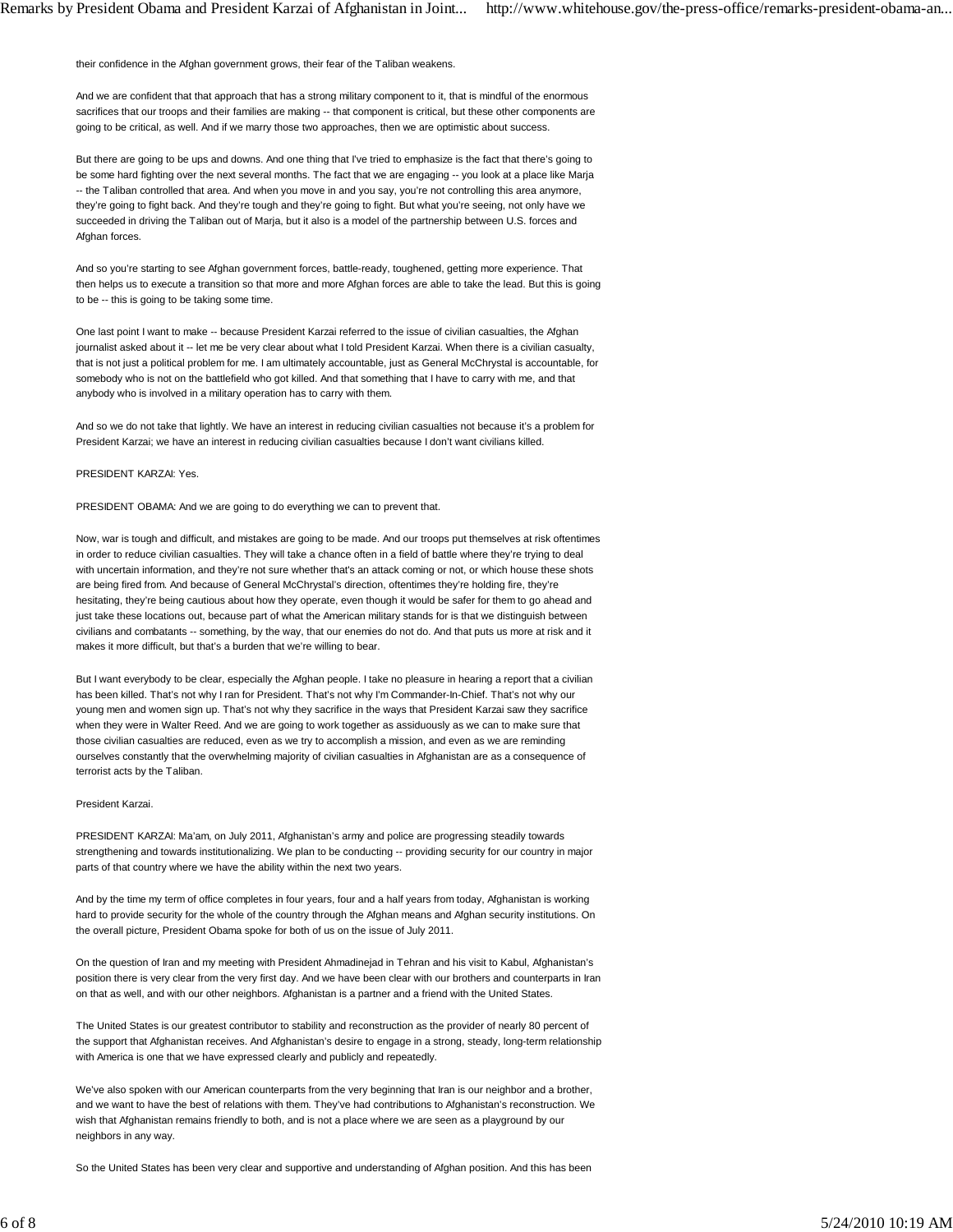reflected in the discussions between us. And in the declaration, the joint communiqué, there was a reference to Afghanistan having friendly relations with its neighbors, and Iran is one of our neighbors. But we are distinct and clear on our relation with America and with Iran, as well. We wish both countries the best. And if there anything we can do to make things better, call us. (Laughter.)

Ma'am.

Q I am Lina Rozbih, Afghanistan Service, Voice Of America. I will ask President Karzai a question and then President Obama. One of the --

PRESIDENT KARZAI: Voice of America's Afghanistan Service?

Q Yes.

PRESIDENT KARZAI: Good, good.

Q Thank you. One of the purposes of your trip here is to gain the support of U.S. government for reconciliation and reintegration of Taliban in Afghanistan. When you first initiated this strategy or plan, you were interested in talks with lower- to middle-level of Taliban. But you have increasingly shown interest into bringing Taliban leaders into the negotiations, while Taliban made it very clear that the only way for them to talk to the Afghan government is the complete withdrawal of foreign troops from Afghanistan and the creation of a sharia-based government in that country. Are you sure that this strategy, after all the support that you will gain from international community, will be a successful one and it will not be yet another failed strategy in Afghanistan?

And my question for President Obama would be that, Secretary Clinton yesterday mentioned in a gathering that U.S. support this initiative only if the Taliban put their weapons down, respect the Afghan constitution, and cut all ties with al Qaeda. And we all know that Taliban, al Qaeda, are pretty much fighting for the ideology, not material gains. And it's very hard to differentiate between the two in Pakistan and Afghanistan since they are fighting as a united force in those countries. Do you think it's a doable strategy for Afghanistan? Thank you.

PRESIDENT KARZAI: Ma'am, exactly the last part of your question is my answer. (Laughter.) Afghanistan is seeking peace because through military means alone we are not going to get our objectives of bringing stability and peace to Afghanistan and the defeat of terrorism.

Now, there are thousands of the Taliban who are not ideologically oriented, who are not part of al Qaeda or other terrorist networks, or controlled from outside in any manner troublesome to us. There are thousands of them who are country boys who have been driven by intimidation or fear caused by at times misconduct by us, or circumstances beyond their control or our control.

It is these thousands of Taliban who are not against Afghanistan, or against the Afghan people, or their country -who are not against America either, or the rest of the world, and who want to come back to Afghanistan if given an opportunity and provided the political means. It's this group of the Taliban that we are addressing in the peace jirga. It is this group that has our intention.

Those within the Taliban leadership structure who, again, are not part of al Qaeda or the terrorist networks, or ideologically against Afghanistan's progress and rights and constitution, democracy, the place of women in the Afghan society, the progress that they've made -- and are willing to march ahead with the rest of their people and their country towards a better future for Afghanistan, are welcome. And the jirga, the peace consultative jirga is intended for consulting the Afghan people, taking their advice on how and through which means and which speed should the Afghan government proceed in the quest for peace.

PRESIDENT OBAMA: Well, I think President Karzai summed it up well. We've been very clear that we need ultimately a political component to our overarching strategy in Afghanistan. And as President Karzai described, the Taliban is a loose term for a wide range of different networks, groups, fighters, with different motivations.

What we've said is that so long as there's a respect for the Afghan constitution, rule of law, human rights; so long as they are willing to renounce violence and ties to al Qaeda and other extremist networks; that President Karzai should be able to work to reintegrate those individuals into Afghan society.

This has to be an Afghan-led effort, though. It's not one that's dictated by the United States or any other outside power. And I think that the peace jirga will allow for a framework to then move forward.

One of the things I emphasized to President Karzai, however, is, is that the incentives for the Taliban to lay down arms, or at least portions of the Taliban to lay down arms, and make peace with the Afghan government in part depends on our effectiveness in breaking their momentum militarily. And that's why we put in the additional U.S. troops. That's why General McChrystal is working so hard to clear out key population centers from Taliban control.

And so the timing, how the reconciliation process works, at what point do the Taliban start making different calculations about what's in their interests, and how the Afghan people feel about these issues, is in part going to be dependent on our success in terms of carrying out our mission there. So we are a very I think important partner in facilitating this potential reconciliation and effectively empowering the Afghan government so that it is in the